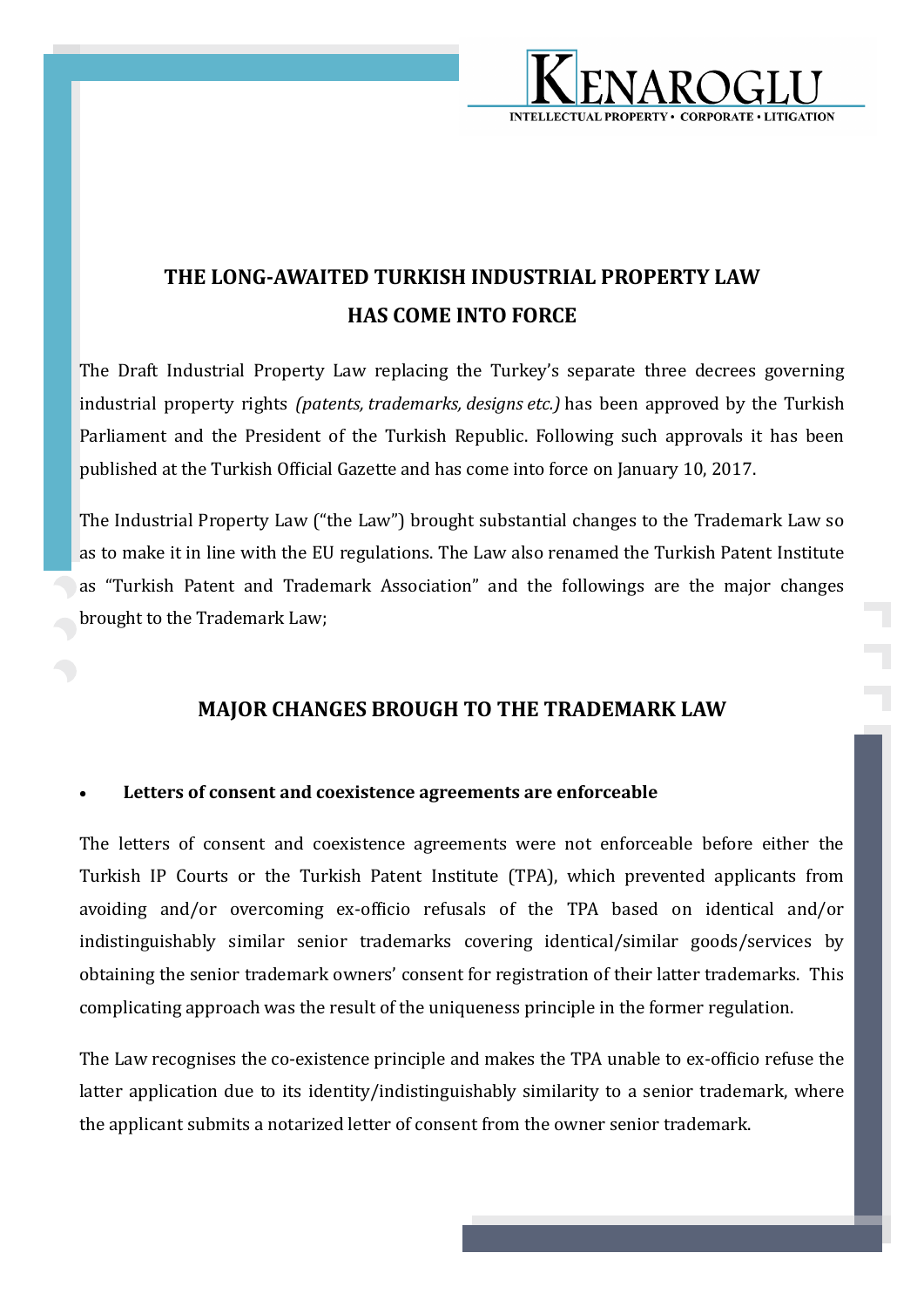

## **Non-use claim might be arisen in proceedings both before the TPA and the IP Courts**

As to the use requirement for registration of trademarks in Turkey, the Law is parallel with the The Turkish Trademark Decree Law No:556 (the "Abolished Regulation") and does not require use of a trademark for its registration.

Thus, a trademark which has never been used in the market can still be successfully registered. However, if, within a period of five years following the registration, the trademark has not been put to use in Turkey without a justifiable reason, or if the use has been suspended during an uninterrupted period of five years, the trademark shall be repealed.

The right holders do not have to submit any document (declaration of use … etc.) to the TPA or another authority to prove that their trademarks meet the use requirements and there is no control mechanism checking whether the registered trademarks comply with the use requirements or not.

On the other hand, the Abolished Regulation did not allow the defendant/applicant in an infringement and/or invalidation action before the courts or in an opposition/appeal action before the TPA to base its arguments and/or defence on the non-use of the plaintiff's/opponent's senior trademark on which the related action is based.

In other words, cancellation of a trademark registration due to non-use could be claimed only by filing a civil non-use cancellation action before the courts.

The Law brought a favourable change in terms of use requirement and enables the opposed trademark owner to challenge with the opposition by making the opponent obliged to prove its current use on its trademark with certain evidences. Unless the opponent could prove that its trademark complies with the use requirements, the opposition has to be automatically rejected.

According to the Law, the defendants in trademark invalidation and infringement actions are also entitled to direct a non-use defence against the plaintiff when the five year grace period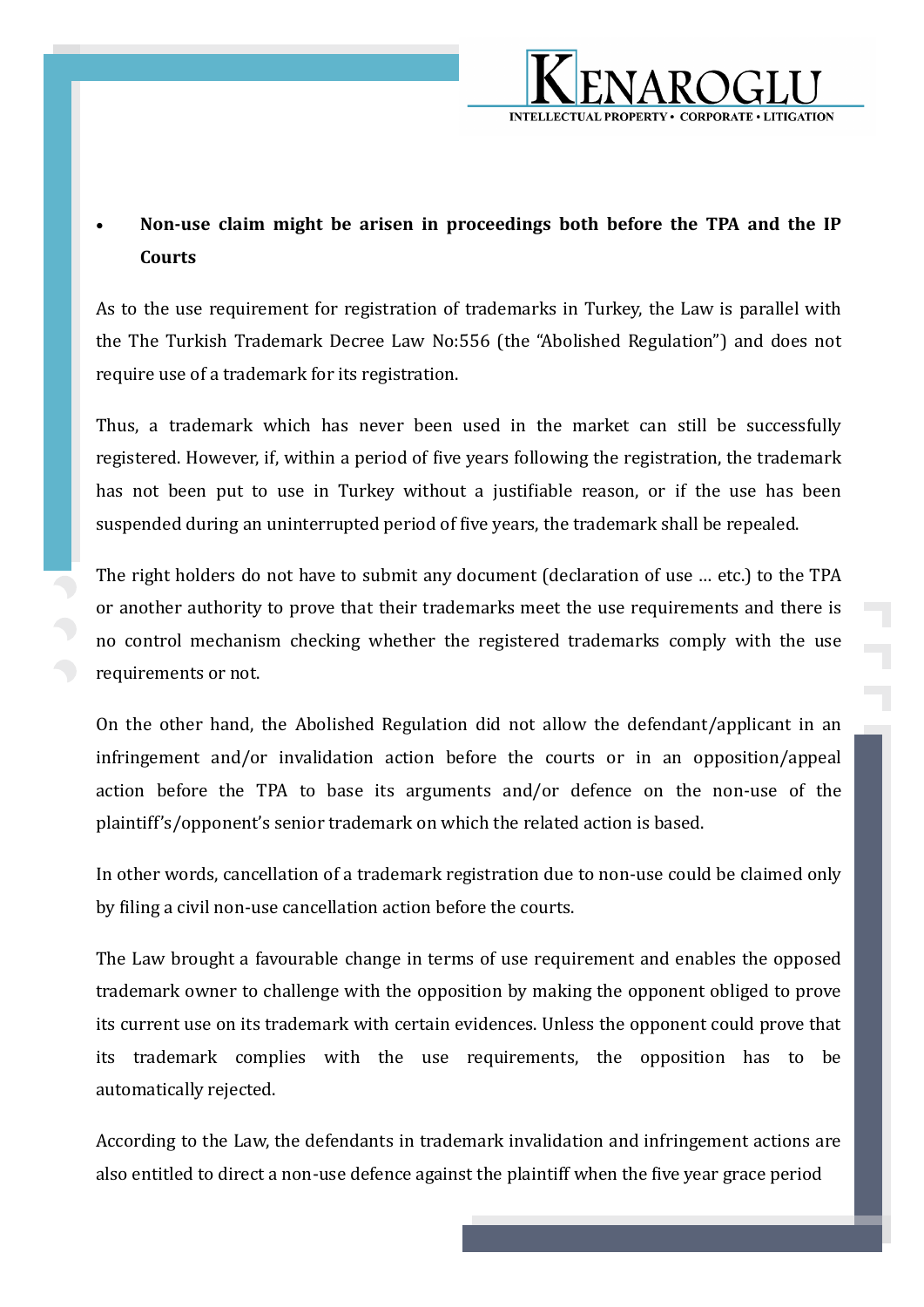

has expired for the plaintiff's senior trademark. In case evidences adequately proving the use of the plaintiff's trademark in Turkey cannot be submitted to the file, the related court action has to be refused without being examined in respect of the main claims.

### **Non-use cancellation actions are to be heard by the TPA**

According to the Abolished Regulation, non-use cancellation actions in Turkey have solely been heard by the Turkish Civil IP Courts. The Law takes this unique authority from the IP Courts and gives it to the TPA.

This provision will be effective after seven years as of the enforcement date of the Law (January 10, 2024) in order for completion of all required preparations by the authorities. In other words, the IP Courts will keep its authorization to examine and conclude non-use cancellation actions to be filed until January 10, 2024.

### **"Bad faith" is officially a relative refusal ground.**

Bad faith has been a very important argument for oppositions and appeals before the TPA and for invalidation and cancellation actions before the IP Courts in Turkey pursuant to Courts of Appeals' precedents, yet it had not been implemented by any legislation including the Abolished Regulation.

The Law lists "bad faith" in relative refusal grounds which may be directed in any oppositions/appeals before the TPA and invalidation actions before the IP Courts.

## **"Trademark Registration" is no longer an absolute justifiable defence against infringement claims.**

In the Abolished Regulation, it was recognized that a registrant's use on his registered trademark does not constitute trademark infringement or unfair competition against a genuine right holder of such trademark or cannot be subject to any claims of compensation by the genuine right holder, despite the bad faith of the registrant.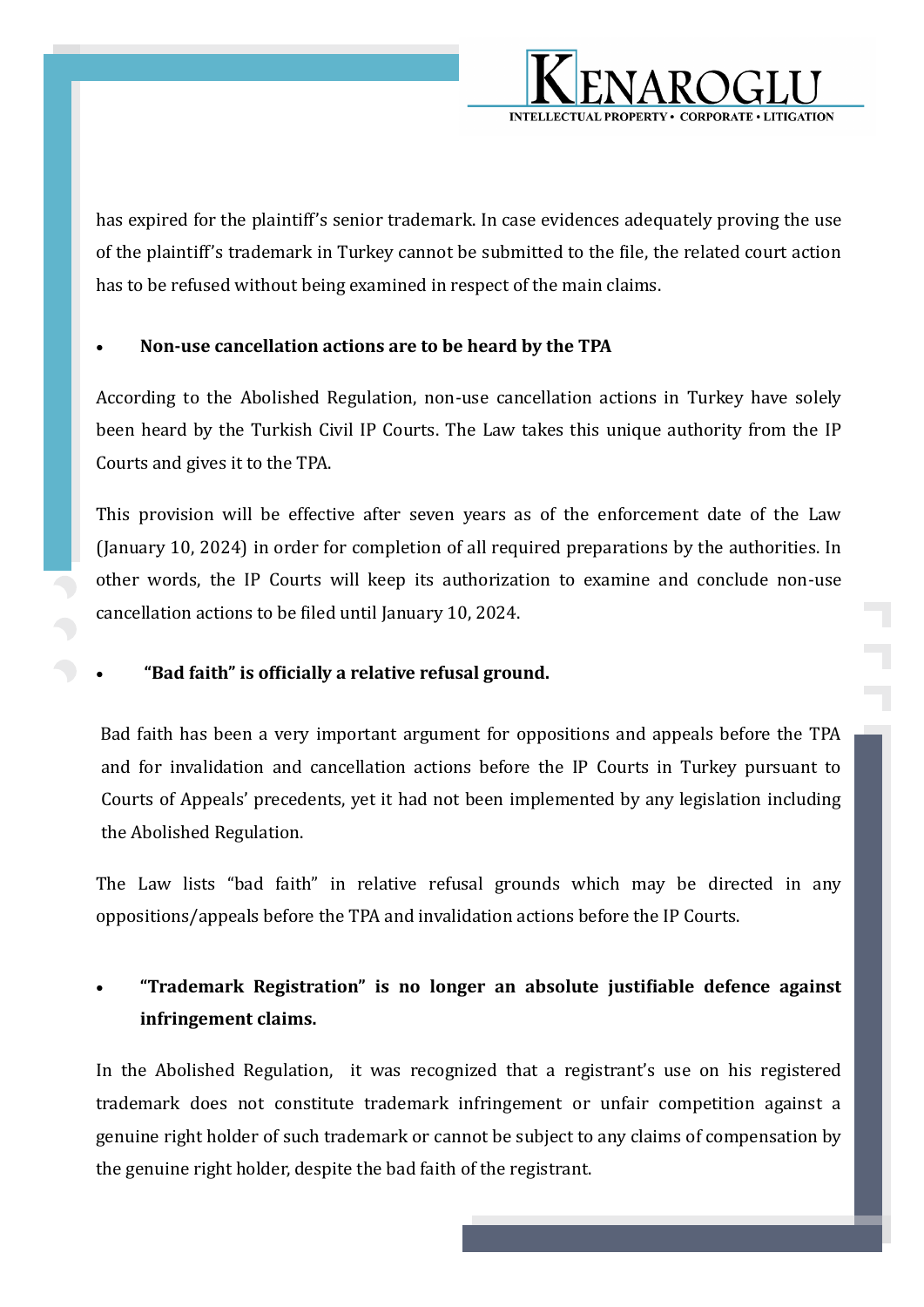

The Law orders that trademark registrations do not constitute a certain defence against any infringement claims brought by the genuine right holders of the related trademarks. By virtue of this provision, infringers can no longer hide behind their bad faith or unfair registrations against trademark infringement and/or unfair competition claims by the genuine right holders.

### **Article 6bis reassumed its place in the Turkish trademark regime**

As a member of the Paris Convention, Turkey has implemented the principles of Article 6bis, which applies broader protection to well-known trademarks against unauthorised applications for identical or confusingly similar trademarks covering identical or similar goods or services – even where these marks have not been registered in Turkey.

In order to qualify for Article 6bis protection, a mark must be well known among consumers of the goods or services for which protection is claimed, owing to its extensive use – along with extensive advertising – in any country which is a signatory to the Paris Convention. In addition to the defined reputation, the mark need not have been used or have had a reputation in Turkey.

Article 6bis was listed as an absolute ground for refusal under Article 7(i) of the Abolished Regulation and the TPA was obliged to reject ex officio unauthorised third-party applications filed for well-known trademarks.

Although Article 7(i) was abolished by the Constitutional Court on May 27 2015, Article 6bis were still raised as a ground for challenging unauthorised filings during either opposition or appeal actions before the TPA or court actions before the IP courts, under Article 90 of the Constitution.

The Law also recognises Article 6bis as a relative ground for refusal and the Article 6bis reassumes its place in the Turkish trademark regime, but the scope of protection granted to non-registered well-known trademarks remains unchanged.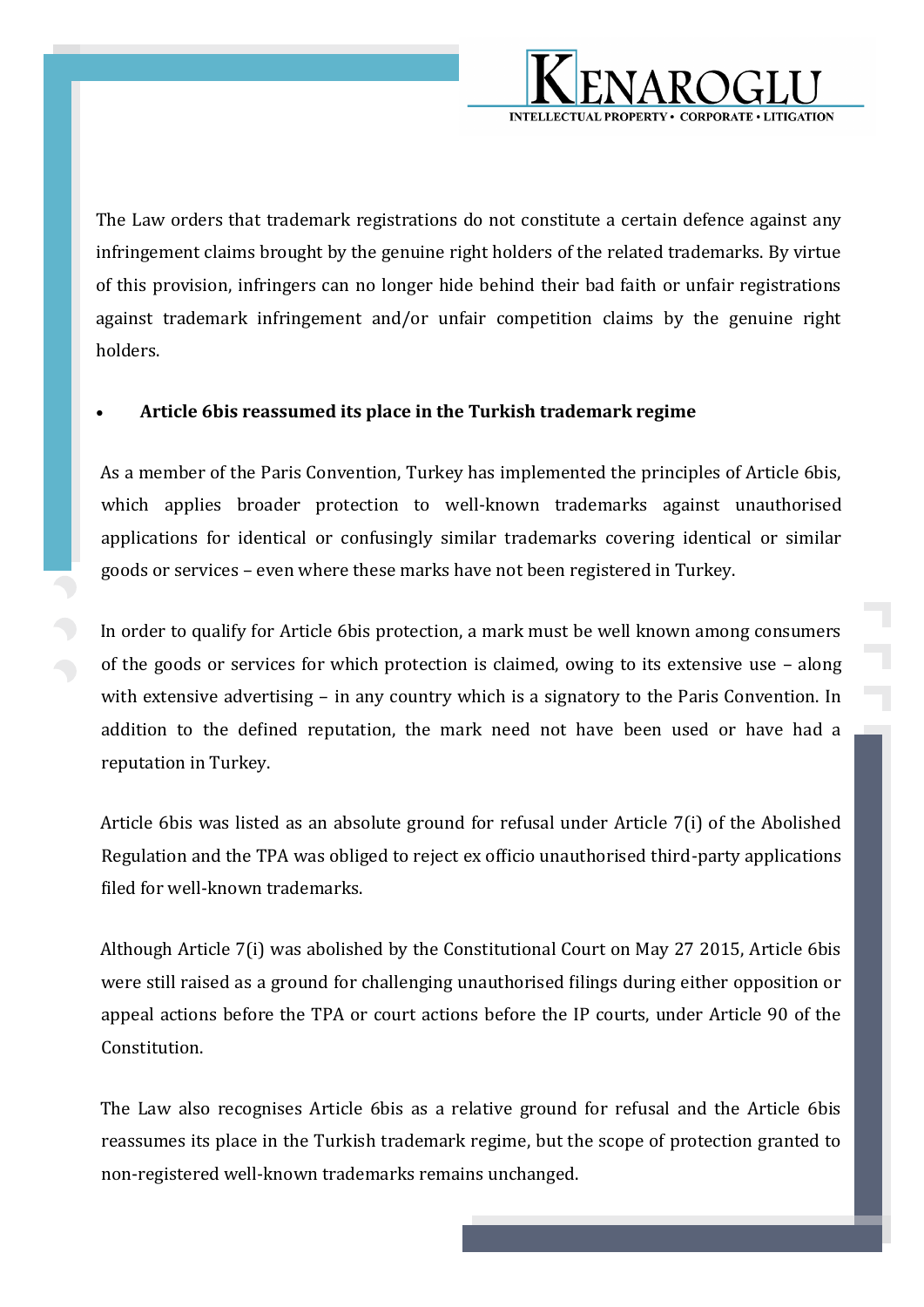

#### **International Exhaustion principle is recognised**

Article 13(1) of the Abolished Regulation recognised the principle of national exhaustion; however, the doctrine has been shaped by appeal court practice, which is quite atypical and stands somewhere between national and international exhaustion.

In accordance with the courts' related approach, after a product bearing a trademark is placed on the Turkish market by the rights holder, its distributor or anyone authorised to grant consent, the first sales right is exhausted in Turkey and abroad. In other words, after the first sale of a product in Turkey, it can circulate freely on the Turkish market regardless of where it originates and without the need to obtain permission from the rights holder. In this regard, rights holders could not prevent parallel imports of related products, provided that they are original and have not been altered or damaged since they entered the market.

The Law took the cited approach a step further and recognises international exhaustion principle. Thus, the international exhaustion of rights principle has replaced the court's declared practice.

 **Use of trademarks and/or their similar as a trade name or company name or in any comparative advertising is forbidden.** 

In the Abolished Regulation, there was no provision prohibiting use of a trademark in a trade name, company name and or comparative advertisings, yet such use have been forbidden by the different legislations.

The Law grants the rights to a trademark owner to prevent any third parties from using his trademark and/or its similar as a trade name or company name. It also forbids use of a registered trademark in any comparative advertising in a way to be out of the scope permitted in the Turkish Regulation on Commercial Advertising and Unfair Commercial Practice.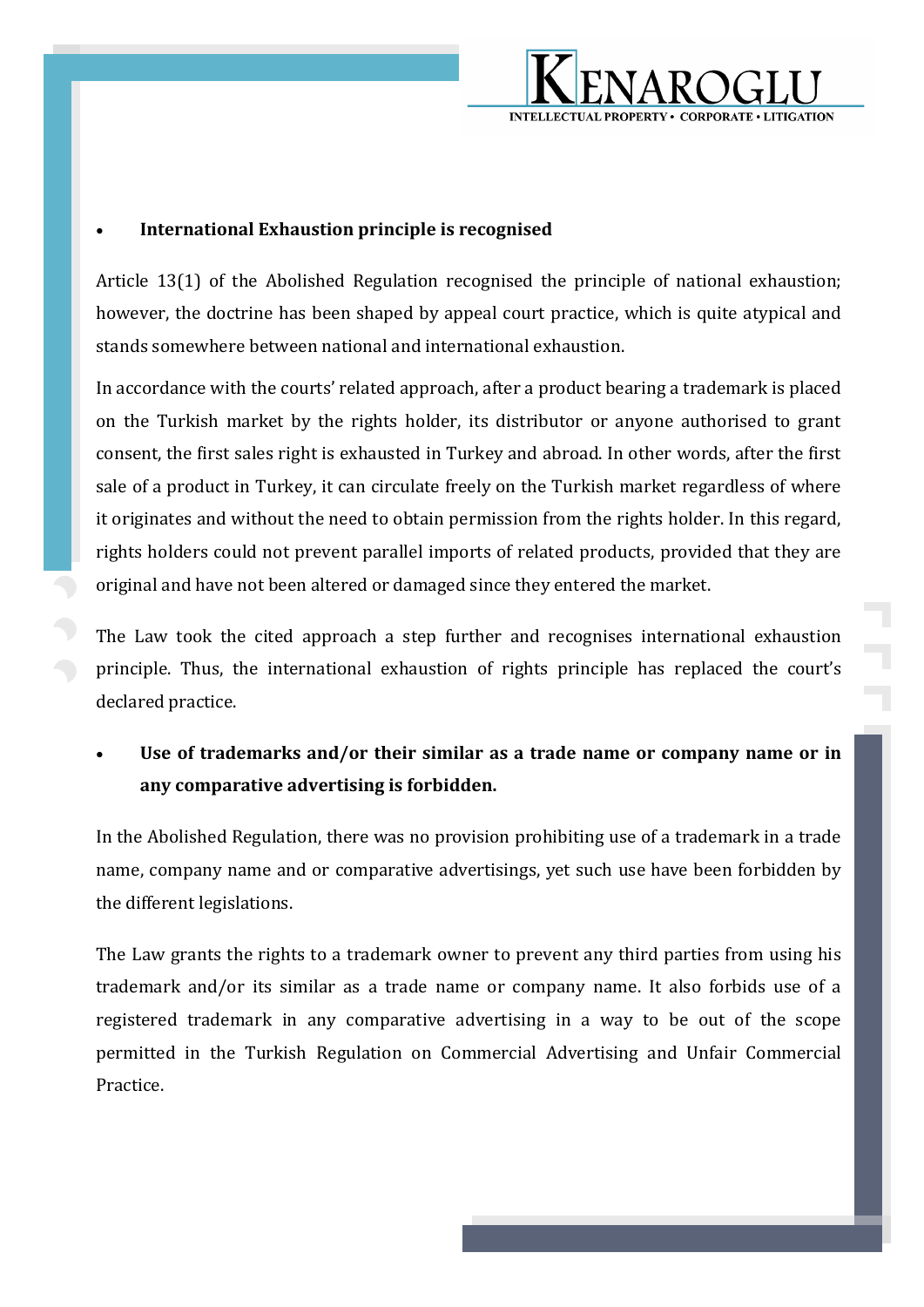

#### **Lose of the right to file trademark revocation actions due to remaining silent**

It has been accepted by the Turkish Civil IP Courts, where a genuine right holder has remained silent against a third party's use and registration on his trademark and let the third party to keep its registration and use on the same for a while, the third party's long term and uninterrupted use and registration might be approached in its favour in an invalidation action. In other words, the genuine right holders might create disadvantage against himself by waiting a long term to challenge with the counterparty's use and registration.

Since, this approach has been created by the Courts of Appeals' decisions and had no basis in the Abolished Regulation, there was no situated practice on how long the genuine right holder shall remain silent against the third party's use and registration or on what the consequences of remaining silence are.

The Law provides that a trademark owner who knows or should have known that a later registered trademark has been used, but who took no action and remained silent for five years, cannot rely on a prior registration as a legal basis for revocation. This principle is not applicable for bad faith filings, which can be subject to invalidation claims without time limitation.

#### **Registrations can be partially renewed**

Partial renewal of registered trademarks was not available in the Abolished Regulation and registrants had to partially withdraw their registration in case they had not used such trademarks on some goods/services their trademarks cover and did not desire to be subject to any non-use cancellation claims.

The Law fills this gap and entitles registrants to partially renew their trademarks, in case they like to do so.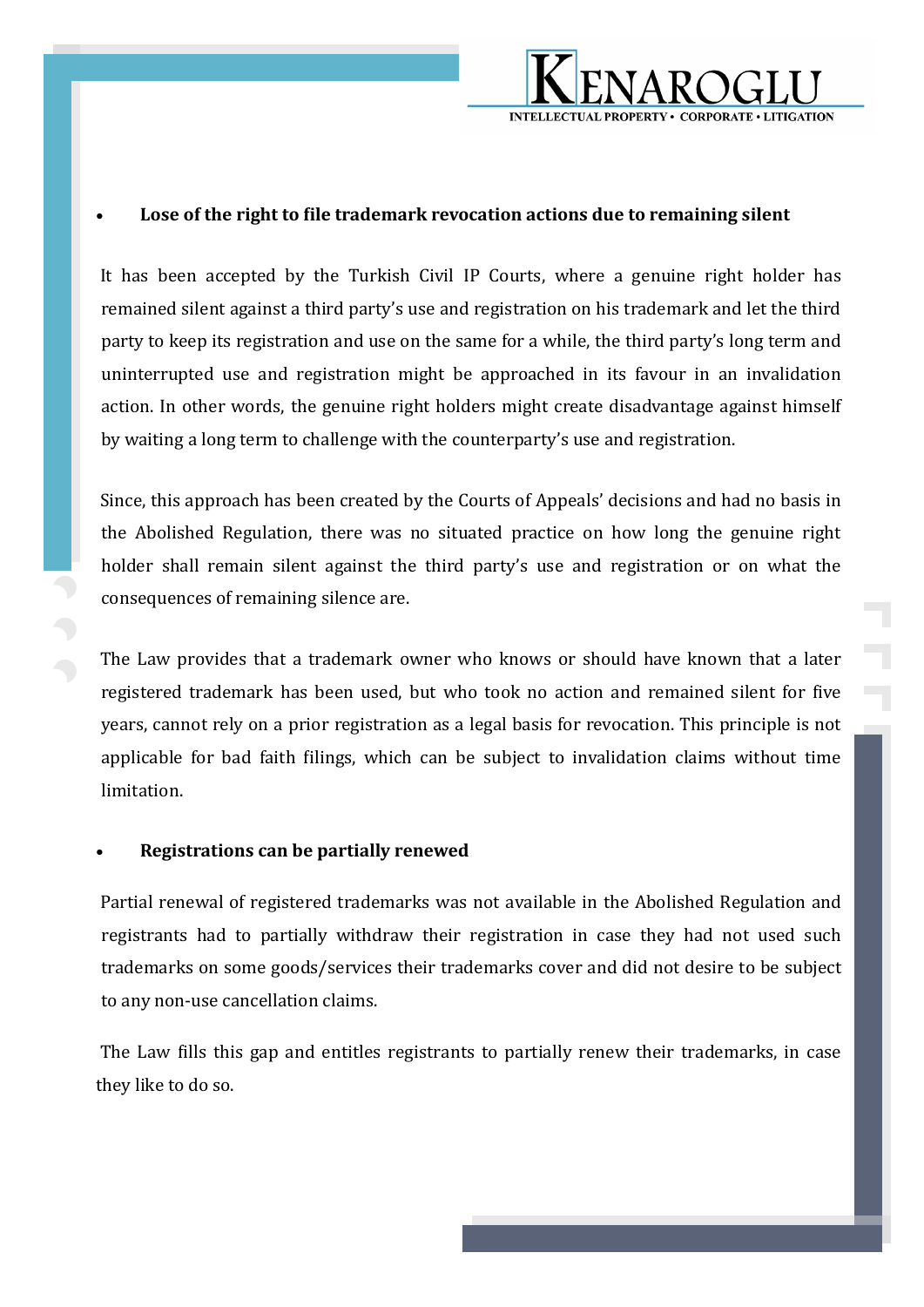

## **Sounds and colours are added to the list of the signs to be registered as a trademark.**

In the Abolished Regulation, words, including personal names, designs, letters, numerals, shape of the goods or their packaging and similarly descriptive means were accepted capable of being registered as a trademark.

Despite not being listed in the cited list, colours and sounds have been accepted to be eligible for being registered before the Turkish Patent in practice.

The Law clearly recognises sounds and colours as a registrable sign.

### **Publication and opposition terms are shortened to two months**

According to the Abolished Regulation trademark applications which successfully passed procedural and ex-officio examinations by the TPA were being published for three months at Official Trademark Bulletins of the TPA and might be opposed by third parties within the publication term.

The Law shortened such publication and opposition terms to two months, which would stimulate right holders to fasten decision-making process for potential oppositions.

### **The TPA is now entitled to bring parties into accord**

According to the Abolished Regulation, the TPA have made all its examinations on cases in its front through written documents submitted to the files. No settlement negotiations have been made between the parties under the TPA's control.

The Law authorizes the TPA to invite parties to solve any conflicts in its front amicably, in case of necessity. Details of possible negotiation phases and procedure of inviting the parties to the same will be regulated in a guideline to be prepared in compliance with the Law.